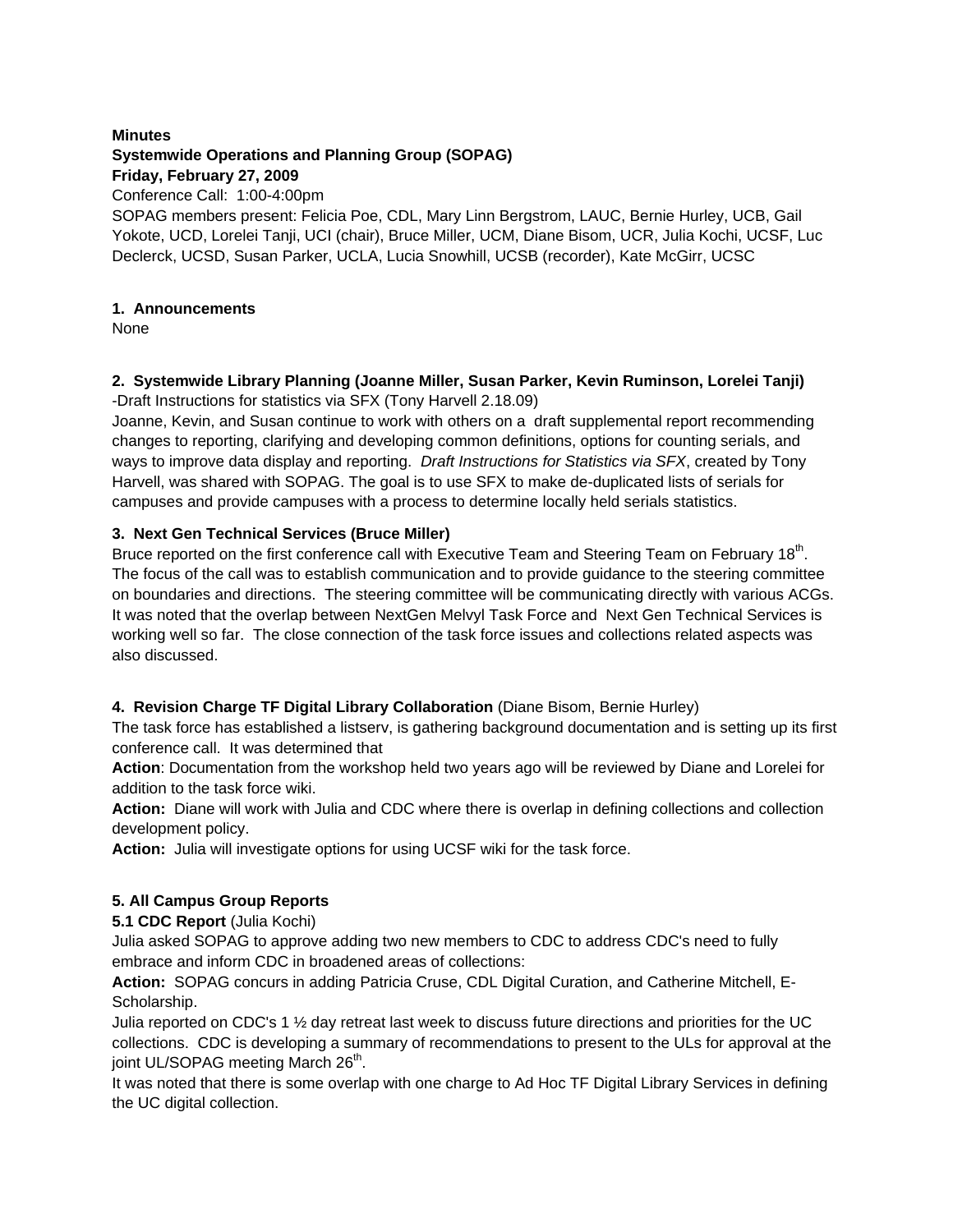**Action:** Julia will talk to Diane further about the overlap and ways to provide input from CDC to the task force.

Action: Julia will get the UL document to SOPAG for review before the March 16<sup>th</sup> deadline to send it to the ULs e-mail fyi re: bibliographer in-person meetings\* \*

## **5.2 SCO** \*Report (\*Gail Yokote)

Janice Contini (UCSF) has been hired as SCO specialist to assist SCO in developing a strategy to move from centralized to federated approach to working on scholarly communication issues. SCOs are also working with CDL on rolling out the Springer open access option for UC authors and getting assessment and feedback.

### **5.3 HOPS Report** (Bernie Hurley)

24/7 reference service is going really well.

### **5.4 HOTS** \*Report (\*Luc DeClerck)

HOTS is working with the Next Gen Technical Services Task Force.

For Next Gen Melvyl, they are working on reclamation for campuses, developing best practices for uploading local holdings to OCLC, and discussing the pros and cons of potentially including on order in WorldCatLocal.

Since OCLC has relaxed rules on who can edit master records, HOTS is discussing UC participation in opening up of cataloging by OCLC.

HOTS' SCP subgroup continues to work on ideas and models to provide to the Next Gen Technical Services Task Force.

## **5.5 LTAG Report** (Diane Bisom)

Diane has talked with Declan Fleming, new LTAG chair the role and directions for LTAG in advance of the upcoming LTAG conference call.

LTAG is also drafting a document for discussion on teleconference and collaboration, looking at teleconference options. There should be something for SOPAG review fairly soon. There is considerable interest in options expressed by various ACGs and LAUC.

#### **5.6 RSC** \*(\*Susan Parker)

RSC is drafting a survey on ILL customer satisfaction.

HOPS has requested a RSC liaison, and Linda Kennedy will serve in that role.

There was discussion of the UL's cost savings decision to support only one stop per campus with centralized funding and questions who campuses should contact that wish to maintain some multiple stops and how to determine those costs and recharges.

**Actio**n: Felicia will investigate ways that campuses can follow through if want to retain multiple stops and pay for them. [CDL response: Marlayna Christensen, chair of RSC, oversees the details of the contract, including pickup locations and rates. If a campus wants to inquire about or make adjustments to these details, Marlayna should be contacted. CDL will work with Marlayna on any questions she has.]

#### **6. Project Management Skills for Consortial Collaborations** (Kate McGirr)

b. Draft Project Management CIG document, 2/24/09

Kate and Diane presented a draft charge for a UC Collaborative Project Management Skills Common Interest Group. The need for developing project skills broadly is seen as a strong need by SOPAG members to improve both campus and systemwide projects, require less time and better assessment. There was considerable discussion on the best ways to develop and use project management skills